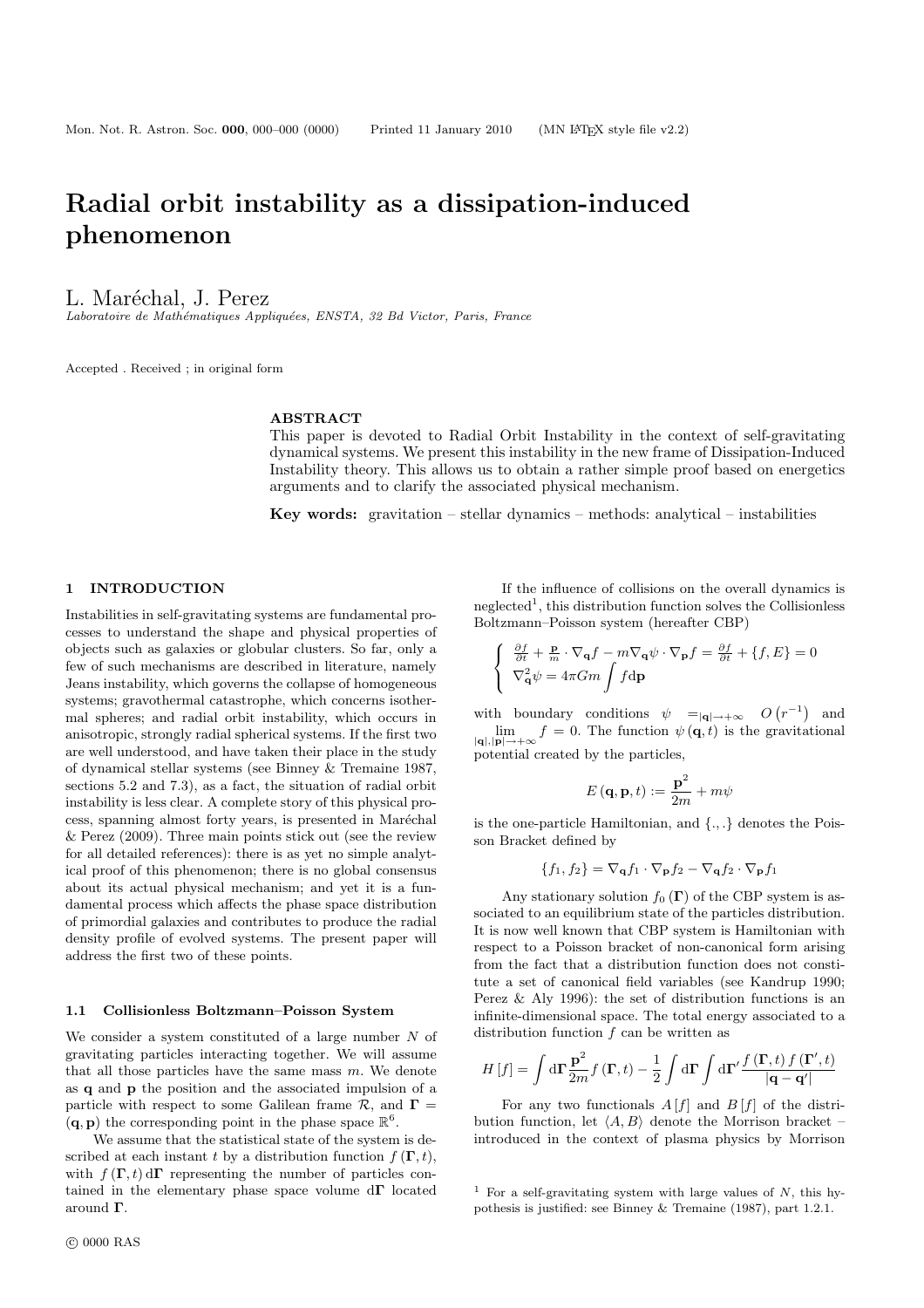# 2 L. Maréchal, J. Perez

 $(1980)$  – defined by

$$
\langle A,B\rangle = \int \mathrm{d}\Gamma\left\{\frac{\delta A}{\delta f},\frac{\delta B}{\delta f}\right\}f
$$

where  $\frac{\delta A}{\delta f}$  stands for the functional derivative of A, which is the linear part of  $A[f + \delta f] - A[f]$ . One can easily obtain the Hamiltonian formulation of CBP system

$$
\frac{\mathrm{d}F}{\mathrm{d}t}=\langle F,H\rangle
$$

where  $F[f]$  is any functional of f.

## 1.2 The stability problem

The stability of equilibrium states is a very old problem of theoretical stellar dynamics, and a large variety of methods has been used to tackle it. A clear consensus was found about the global stability of isotropic spherical systems with distribution function  $f_0(E)$  monotonically decreasing: after the pioneering works by Antonov (1961), linear stability was obtained using energy methods after a long series of papers by Kandrup & Sygnet (1985) (and references within) or see also Perez & Aly (1996) for a comparison of the different results; using direct normal mode techniques, complicated proofs were also obtained (Fridmann & Polyachenko 1984; Palmer 1994). Non-linear stability of such spherical isotropic systems was also proven for some specific models (see Rein 2002, and references within).

The stability of anisotropic spherical systems is a more difficult problem. The distribution function depends both on the one-particle energy  $E$  and on the squared one particle angular momentum  $L^2 := \mathbf{p}^2 \mathbf{q}^2 - (\mathbf{p} \cdot \mathbf{q})^2$ . The most general result in this context was obtained by Perez & Aly (1996) and concerns linear stability for the restricted case of preserving perturbations, which includes radially symmetric ones. Non-linear stability is assured for some classes of generalized polytropes for which  $f_0(E, L^2) = E^k L^{2p}$  with adapted values of  $k$  and  $p$  (see Rein (2002) and references within).

Some very technical approaches using normal modes claim linear instability for anisotropic systems composed only of radial orbits (see Fridmann & Polyachenko 1984; Palmer 1994): this is known as the radial orbit instability.

See Merritt & Aguilar (1985) for one of the first relevant numerical approaches, Perez et al. (1996) for an intermediate position or Barnes et al. (2009) and references within for the most recent situation of this problem.

A complete historical account of radial orbit instability is given in Maréchal  $\&$  Perez (2009). In the next section, we present some key features of this process.

#### 1.3 Basics of radial orbit instability

Radial orbit instability (hereafter ROI) appears in self-gravitating system dynamics with the pionnering works of Antonov  $(1973)$  and Hénon  $(1973)$ . A decade later Polyachenko & Shukhman (1981) propose a stability criterion based on the ratio of radial over tangential kinetic energies, when it is to small the system must leave its spherical symmetry and form a bar. This work is criticized by Palmer & Papaloizou (1987) which suggest, using normal modes techniques, that ROI can occur for arbitrary small values of the Russian ratio, provided the distribution function of the system is unbounded for orbits with zero angular momentum. This paper is also the first one to propose a relevant physical mechanism to understand ROI based on resonant trapped orbits; we note that this mechanism needs a coupling between orbits.

Several factors show that a radial system needs a "seed" from which ROI can appear. This is developed in detail in Roy & Perez (2004). The general idea is that there has to be a near-equilibrium state, so that coupling between orbits has the time to develop, and the instability to grow. In Mac Millan et al. (1999), density profiles in a power law are considered, which means that the core has the time to stabilize before outer zones collapse, causing ROI to appear; it also shows that adding clumps tends to accelerate the process. A counterexample can be found in Trenti & Bertin (2006), which shows that homogeneous spherical haloes do not undergo ROI, as the system tends to isotropy before reaching equilibrium. For this reason, our study will focus on ROI emerging from equilibrium states.

Although ROI is a natural candidate to produce triaxiality which can occur in self-gravitating systems, it was noted (e.g. Katz 1991) that this spatial counterpart of ROI could disapear during the merging process of the galaxy formation. However, Huss et al. (1999) and more recently Mac Millan et al. (1999) have shown that ROI is a fundamental initial process which shapes the phase space of the galaxy progenitor and allows it to get the good final mass density profile. In this context, it is therefore important to understand fully the nature of ROI.

In this context, the objective of this paper is twofold. On the first hand, in section 2, we present a general method for investigate instability of self-gravitating systems. This approach couples a general mathematical result by Bloch et al. (1994) which generalizes Lyapunov theory, and the symplectic approach of the stability problem of CBP system (see Bartolomew 1971; Kandrup 1990; and Perez & Aly 1996) – it must be noted that Kandrup (1991) has already used this technique for non spherical systems without the complete mathematical background.

On the second hand, in section 3 we apply this method to obtain a direct energy proof of the radial orbit instability when the system can dissipate energy.

## 2 DISSIPATION-INDUCED INSTABILITIES AND SELF GRAVITATING SYSTEMS

#### 2.1 The method of energy variation

Consider the first-order variation of an equilibrium  $f_0 \rightarrow$  $f_0 + f^{(1)}$ . It is well-known (see Bartolomew (1971), Kandrup (1990) and Perez  $\&$  Aly (1996)) that there exists a phase space function  $g(\mathbf{\Gamma}, t)$ , such that

$$
f^{(1)}(\mathbf{\Gamma},t) = -\{g,f_0\} \tag{1}
$$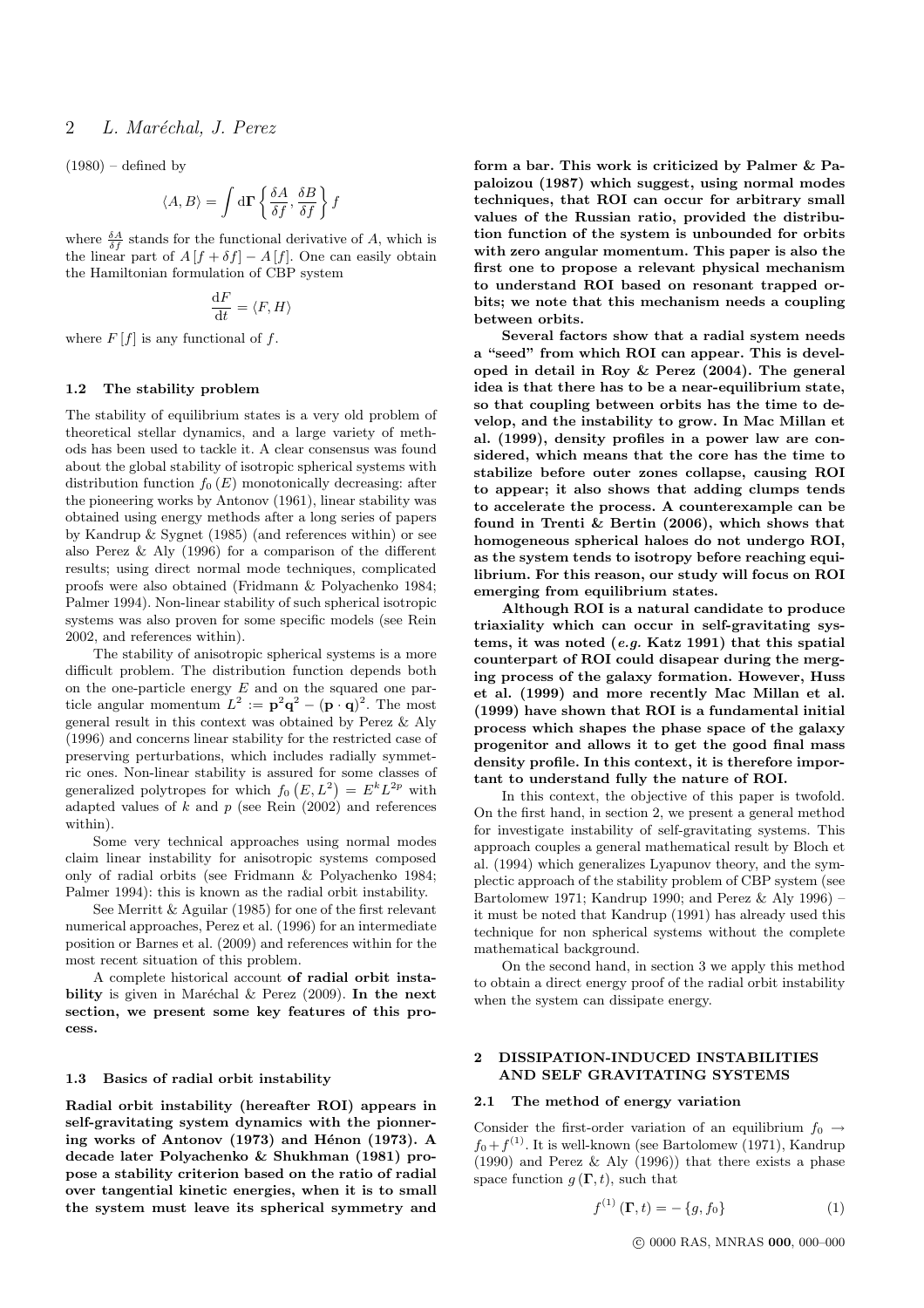This function is called a generator  $2$  of the perturbation. Written in this form,  $f^{(1)}$  is the largest class of physical perturbations which can be considered as acting on  $f_0$ . In other words,  $f^{(1)}$  is a deformation of  $f_0$  and then there exists a  $g$  such that we have equation (1). Associated to this perturbation, variation of the total energy – which turns out to be of second order in  $g$ , see for instance a short calculation in Maréchal & Perez  $(2009)$  – is given by

$$
H^{(2)}[f_0] = -\int \{g, E\} \{g, f_0\} d\Gamma - Gm^2 \iint \frac{\{g, f_0\} \{g', f'_0\}}{|\mathbf{q} - \mathbf{q}'|} d\Gamma d\Gamma'
$$
\n(2)

where  $\mathbf{\Gamma}'$  refers to  $(\mathbf{q}', \mathbf{p}'), f'_0$  to  $f_0(\mathbf{\Gamma}')$  and so on.

When  $H^{(2)}[f_0]$  is positive for a given set G of acceptable generators  $g$ , the system is reputed stable against the associated perturbations. This argument was detailed and used to prove, in the case when  $f_0 = f_0(E)$  and  $\partial_E f_0 := \frac{\partial f_0}{\partial E} < 0$ , stability against all acceptable g; and when  $f_0 = f_0(E, L^2)$ and  $\partial_E f_0 < 0$ , stability for all g such that  $\{g, L^2\} = 0$  which are called preserving perturbations (see Perez & Aly 1996 for all details).

When there are negative energy modes, generators  $q$ that cause  $H^{(2)}[f_0] < 0$ , they are not necessarily associated to an instability. Taking into account dissipation in the system can drastically change its dynamics.

In the next section, we will illustrate this point with a simpler, yet instructive example.

# 2.2 An electromagnetic example of dissipation-induced instability

Consider a particle of mass  $m = 1$ , charge e, let us denote as  $\mathbf{q} = (x, y, z)^{\top}$  its position with respect to some Galilean frame. This particle is influenced by two forces: one derives from a potential V that is maximal at  $q = 0$ . We'll write  $V(\mathbf{q}) = -\frac{1}{2}\omega^2 \mathbf{q}^2$ . The other one is the Lorentz force generated by a static magnetic field  $\mathbf{B} = B_0 \mathbf{e}_z = \nabla \wedge \mathbf{A}$ with  $\mathbf{A} = \frac{B_0}{2} (x \mathbf{e}_y - y \mathbf{e}_x)$ . The Lagrangian of this particle is  $\mathcal{L} = \frac{1}{2}\dot{\mathbf{q}}^2 + e\dot{\mathbf{q}} \cdot \mathbf{A} + \frac{1}{2}\omega^2 \mathbf{q}^2$ , then the impulsion **p** conjugate to the position **q** is given by  $\mathbf{p} = \nabla_{\dot{\mathbf{q}}} (\mathcal{L}) = (p_x, p_y, p_z)^\top$ , and thus, with  $\beta = \frac{eB_0}{2}$ :

$$
\begin{cases}\np_x = \dot{x} - \beta y \\
p_y = \dot{y} + \beta x \\
p_z = \dot{z}\n\end{cases}
$$

The Hamiltonian of the system is  $\mathcal{H} = \mathbf{p} \cdot \dot{\mathbf{q}} - \mathcal{L}$ , the equations of motion are given by Hamilton's ones, i.e.  $\dot{\mathbf{q}} = \nabla_{\mathbf{p}} (\mathcal{H})$  and  $\dot{\mathbf{p}} = -\nabla_{\mathbf{q}}(\mathcal{H})$ . The behaviour of  $(z, p_z)$  being trivial and independent from movement on the other axes, let us focus on the system in the reduced phase space of  $\xi = (x, y, p_x, p_y)^\top$ for which one has

$$
\dot{\xi} = \Lambda \xi \quad \text{where} \quad \Lambda = \begin{pmatrix} \beta K & I_2 \\ \alpha I_2 & \beta K \end{pmatrix} \tag{3}
$$

with 
$$
K = \begin{pmatrix} 0 & 1 \\ -1 & 0 \end{pmatrix}
$$
,  $\alpha = \omega^2 - \beta^2$  (4)

Since  $K^2 = -I_2$  one can see that if we split  $\Lambda = A + B$ with

$$
A = \begin{pmatrix} 0 & I_2 \\ \alpha I_2 & 0 \end{pmatrix} \text{ and } B = \beta \begin{pmatrix} K & 0 \\ 0 & K \end{pmatrix}
$$

<sup>2</sup> This function is clearly not unique.

c 0000 RAS, MNRAS 000, 000–000

we have the fundamental property  $AB = BA$ , so  $\exp(\Lambda t) =$  $\exp{(At)} \exp{(Bt)}$ , by direct series summation one can find that

$$
\exp\left(Bt\right) = \left(\begin{array}{cc} \Sigma\left(t\right) & 0\\ 0 & \Sigma\left(t\right) \end{array}\right)
$$

with

and

$$
\Sigma(t) = \begin{pmatrix} \cos(\beta t) & \sin(\beta t) \\ -\sin(\beta t) & \cos(\beta t) \end{pmatrix} \in SO_2(\mathbb{R})
$$

 $\exp\left(At\right) = \begin{pmatrix} \varphi_1\left(t\right)I_2 & \varphi_2\left(t\right)I_2 \\ \cos\left(t\right)I_1 & \cos\left(t\right)I_2 \end{pmatrix}$ 

 $\alpha \varphi_2\left(t\right)I_2 \quad \varphi_1\left(t\right)I_2$ 

 $\setminus$ 

with

$$
\begin{cases}\n\varphi_1(t) = \cosh(\sqrt{\alpha}t) & \text{if } \alpha > 0 \\
\varphi_2(t) = (\alpha)^{-1/2}\sinh(\sqrt{\alpha}t) & \text{if } \alpha > 0\n\end{cases}
$$
\n
$$
\begin{cases}\n\varphi_1(t) = \cos(\sqrt{-\alpha}t) \\
\varphi_2(t) = (-\alpha)^{-1/2}\sin(\sqrt{-\alpha}t) & \text{if } \alpha \le 0\n\end{cases}
$$

The general solution of the problem then writes

 $\xi(t) = \exp{(At)} \cdot \exp{(Bt)} \cdot \xi(t=0)$ 

and it is stable provided that  $\alpha = \omega^2 - \beta^2 \leq 0$ . We note that this stability is not asymptotic as all eigenvalues of  $\Lambda$  lie on the imaginary axis. The mathematical condition on  $\alpha$  corresponds to the physical case when the effect of the magnetic field  $\bf{B}$  is stronger than the effect of the scalar potential  $V$ . We can see on this example that it is possible to have a stable equilibrium even on a point where the potential is at a maximum; negative energy variations around an equilibrium is not a sufficient criterion for an instability. The physical explanation is that the magnetic force, which does not derive from a scalar potential, tends to 'curve' the particle's trajectory, and if the magnetic field is strong enough, this can be enough to keep the particle close to the potential maximum in spite of the repulsive force.

However, this behaviour is only possible as long as there is no energy dissipation. If the system is able to dissipate energy, such an equilibrium becomes unstable. For example, assume there is some form of fluid friction force  $\mathbf{F}_f = -\gamma \dot{\mathbf{q}}$ , the system is no longer Hamiltonian. Movement is still trivial in the  $(z, p_z)$  plane; keeping the same variables that we have used in the non-dissipative case, the equation of motion is now

$$
\dot{\xi} = \Lambda_{\gamma} \xi
$$
 where  $\Lambda_{\gamma} = \Lambda + \gamma C$ ,  $C = \begin{pmatrix} 0 & 0 \\ -\beta K & -I_2 \end{pmatrix}$ .

The matrix  $C$  happens to **commute with**  $B$ , so we have  $(A + \gamma C)B = B(A + \gamma C)$ : the fundamental matrix of the dissipative system splits into

$$
\exp\left(\Lambda_{\gamma}t\right) = \exp\left(\left[A + \gamma C\right]t\right) \cdot \exp\left(Bt\right)
$$

As  $\exp(Bt)$  is a rotation matrix, the stability of the dynamics is governed by  $\exp\left(\left[A+\gamma C\right]t\right)$ . The characteristic polynomial of  $A_{\gamma} = A + \gamma C$  is

$$
\chi(\lambda) = \lambda^4 + 2\gamma\lambda^3 + (\gamma^2 - 2\alpha)\lambda^2 - 2\alpha\gamma\lambda + \gamma^2\beta^2 + \alpha^2
$$

roots of which are

$$
\lambda_{1,2} = \frac{1}{2} \left[ -\gamma \pm \sqrt{\gamma^2 + 4\alpha + 4i\beta\gamma} \right]
$$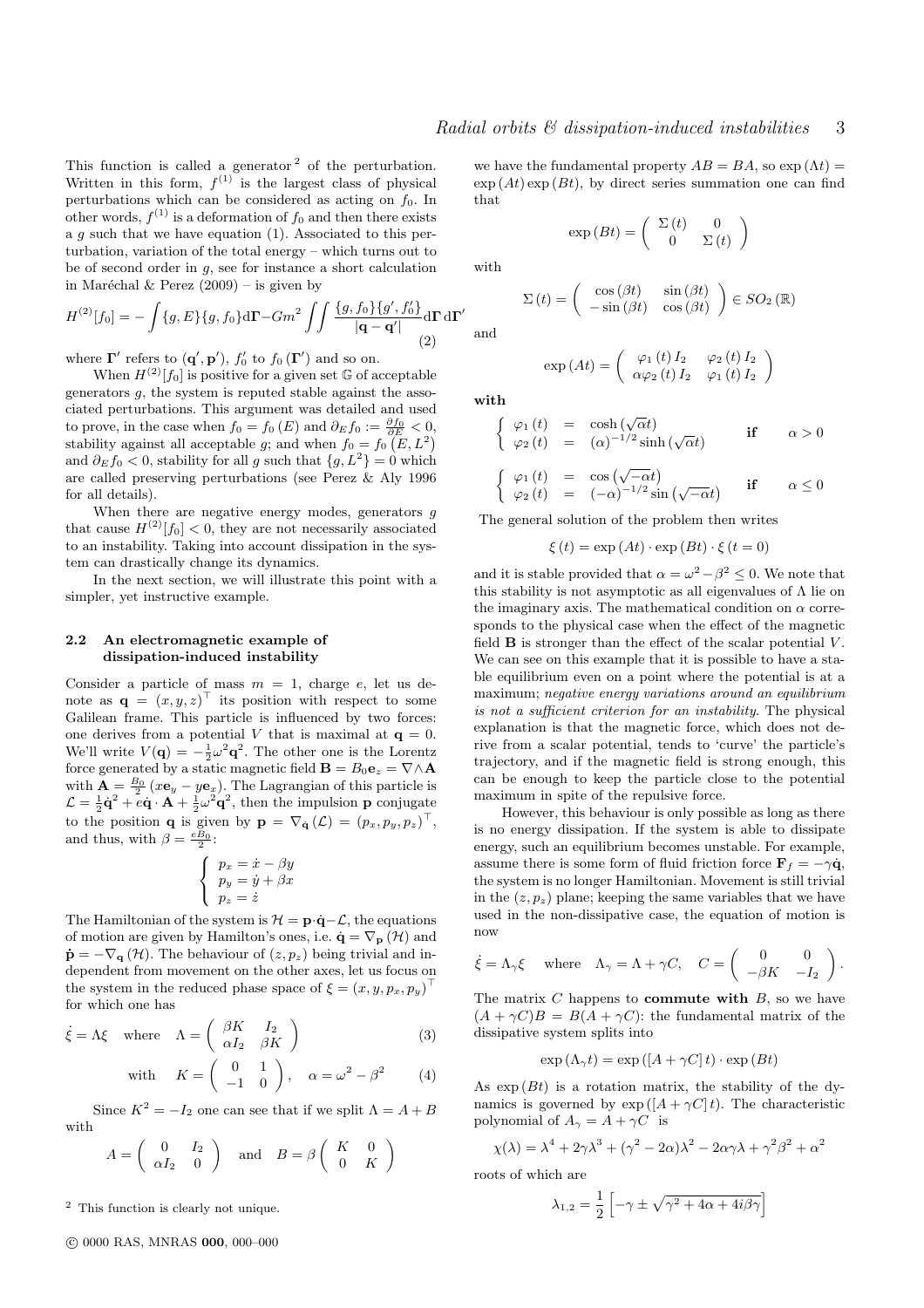and

$$
\lambda_{3,4} = \frac{1}{2} \left[ -\gamma \pm \sqrt{\gamma^2 + 4\alpha - 4i\beta\gamma} \right].
$$

Let us focus on the transition from the stable equilibrium we have determined towards the dissipative case. We then have  $\alpha = \omega^2 - \beta^2 < 0$  and  $0 < \gamma \ll 1$ . In this limit case, one can get

$$
\lambda_{1,2} = \frac{\gamma}{2} \left( -1 \pm \left( 1 - \frac{\omega^2}{\beta^2} \right)^{-1/2} \right) \pm i \left( \beta^2 - \omega^2 \right)^{1/2} + o(\gamma)
$$

and

$$
\lambda_{3,4} = -\frac{\gamma}{2} \left( -1 \pm \left( 1 - \frac{\omega^2}{\beta^2} \right)^{-1/2} \right) \pm i \left( \beta^2 - \omega^2 \right)^{1/2} + o(\gamma)
$$

*i*. From our assumption that  $\alpha < 0$ , we have  $(1 - \frac{\omega^2}{\beta^2})^{-1/2} > 1$ , therefore there is a pair of roots with positive real parts: the system becomes spectrally unstable. When  $\gamma$  is not infinitesimal, this instability persists as one can check by direct spectrum calculation or by more elegant approaches. The physical meaning is clear: if the particle loses energy, the magnetic field cannot 'curve' it back as close to the maximum as it was previously, and it will spiral further and further from the origin.

#### 2.3 Dissipation-induced instabilities

The previous three-dimensional example is a special case of a general theorem which applies for finite dimensional systems: a Hamiltonian dynamical system with a negative energy mode (which could be stable without further hypothesis) becomes spectrally and hence linearly and nonlinearly unstable when any kind of dissipation is introduced. This counterintuitive result takes its genesis from the classical works by Thomson (Lord Kelvin) and Tait (1879), but it was proven only recently in the case of finite-dimensional systems (Bloch et al. 1994 and Krechetnikov & Marsden 2007), and, as suggested by references in the latter, appears to be very useful in mechanics. More recent works by Krechetnikov & Marsden (2009) suggest that the infinitedimensional case works similarly, although there is no definitive proof for the time being. In the context of theoretical astrophysics, it is interesting to note that H. Kandrup used such kind of arguments to investigate gravitational instabilities for triaxial systems (see Kandrup 1991), before any actual, formal result.

As recalled in section 1.1, CBP is a Hamiltonian infinite-dimensional system, so we can apply this theory of dissipation-induced instability for stability investigations in this context of gravitational plasmas. In the next section we will show that, when a spherical and anisotropic selfgravitating system becomes more and more radial, we can choose a certain class of g for which  $H^{(2)}[f_0] < 0$ : this proves the existence of negative energy modes in such systems. Following the dissipation-induced instability theory such kind of gravitating systems will become unstable as soon as any kind of dissipation can appear. As noticed by Kandrup in his visionary paper, in physical self-gravitating systems dissipation could take several forms like a little bit of gas, dynamical friction or at minimum gravitational radiation! In the context of numerical modelizations of self-gravitating systems where radial orbit instability also appears, dissipation is also inevitably introduced by numerical algorithms of time integration or by potential computation.

## 3 APPLICATION TO RADIAL ORBIT **INSTABILITY**

#### 3.1 Approaching a radial system

A pure radial orbit system is characterized by particles with  $L^2 = 0$ , the corresponding distribution function could then be written  $f_0^{\text{ro}}(E, L^2) = \varphi(E) \delta(L^2)$  where  $\varphi$  is any positive smooth normalized function, and  $\delta$  denotes the Dirac distribution. However, this distribution is very irregular in zero which is quite problematic, in addition to being unrealistic (orbits can hardly be perfectly radial). So, instead of actually using the Dirac distribution, we will use functions that approach it.

The choice we made is to use Gaussian functions. More specifically, we will consider an initial distribution function of the form

$$
f_0^a(E, L^2) = \varphi(E) \, \delta_a(L^2) \,, \quad \delta_a(L^2) = \frac{1}{\pi a^2} \exp\left(-\frac{L^2}{a^2}\right) \tag{5}
$$

By direct calculation one can easily check that, for any smooth function Z defined on the phase space, one has, by limited development of Z with respect to  $p_{\theta}$  and  $p_{\phi}^{3,4}$ 

$$
\int Z \delta_a(L^2) d\Gamma = \int Z \delta_a(L^2) \frac{dp_r \, dp_\theta \, dp_\phi}{r^2 \sin(\theta)} d^3 \mathbf{q}
$$
  
= 
$$
\int \frac{1}{r^2} \left( Z + \frac{a^2}{4} \frac{\partial^2 Z}{\partial p_\theta^2} + \frac{a^2}{4} \sin^2(\theta) \frac{\partial^2 Z}{\partial p_\phi^2} \right) \Big|_{L^2=0} dp_r d^3 \mathbf{q}
$$
  
+
$$
O(a^4) \tag{6}
$$

which has a clear limit when  $a \to 0$  and selects the value of Z at  $L^2 = 0$  as expected. We could say that  $f_0^a$  tends to a distribution function of purely radial orbits when  $a \rightarrow 0$ .

In the following part, we will consider what happens for arbitrarily small values of a.

#### 3.2 Energy variation

Our goal in this section is to show that there exist perturbation generators  $q$  that, for sufficiently small values of  $a$ 

<sup>3</sup> N.B.: variables  $p_r$ ,  $p_\theta$  and  $p_\phi$  thereafter are the conjugate variables of r,  $\theta$  and  $\phi$ , not the projections of **p** along the base vectors. We have  $p_r = m\dot{r}$ ,  $p_\theta = mr^2\dot{\theta}$  and  $p_\phi = mr^2\sin^2(\theta)\dot{\phi}$ . Also

$$
L^2 = p_\theta^2 + \frac{p_\phi^2}{\sin^2(\theta)}
$$

<sup>4</sup> The calculation involves the well-known Gaussian integrals

$$
\int e^{-\frac{x^2}{r^2}} dx = r\sqrt{\pi}
$$
  

$$
\int x^2 e^{-\frac{x^2}{r^2}} dx = \frac{1}{2}r^3\sqrt{\pi}
$$
  

$$
\int x^4 e^{-\frac{x^2}{r^2}} dx = \frac{3}{4}r^5\sqrt{\pi}
$$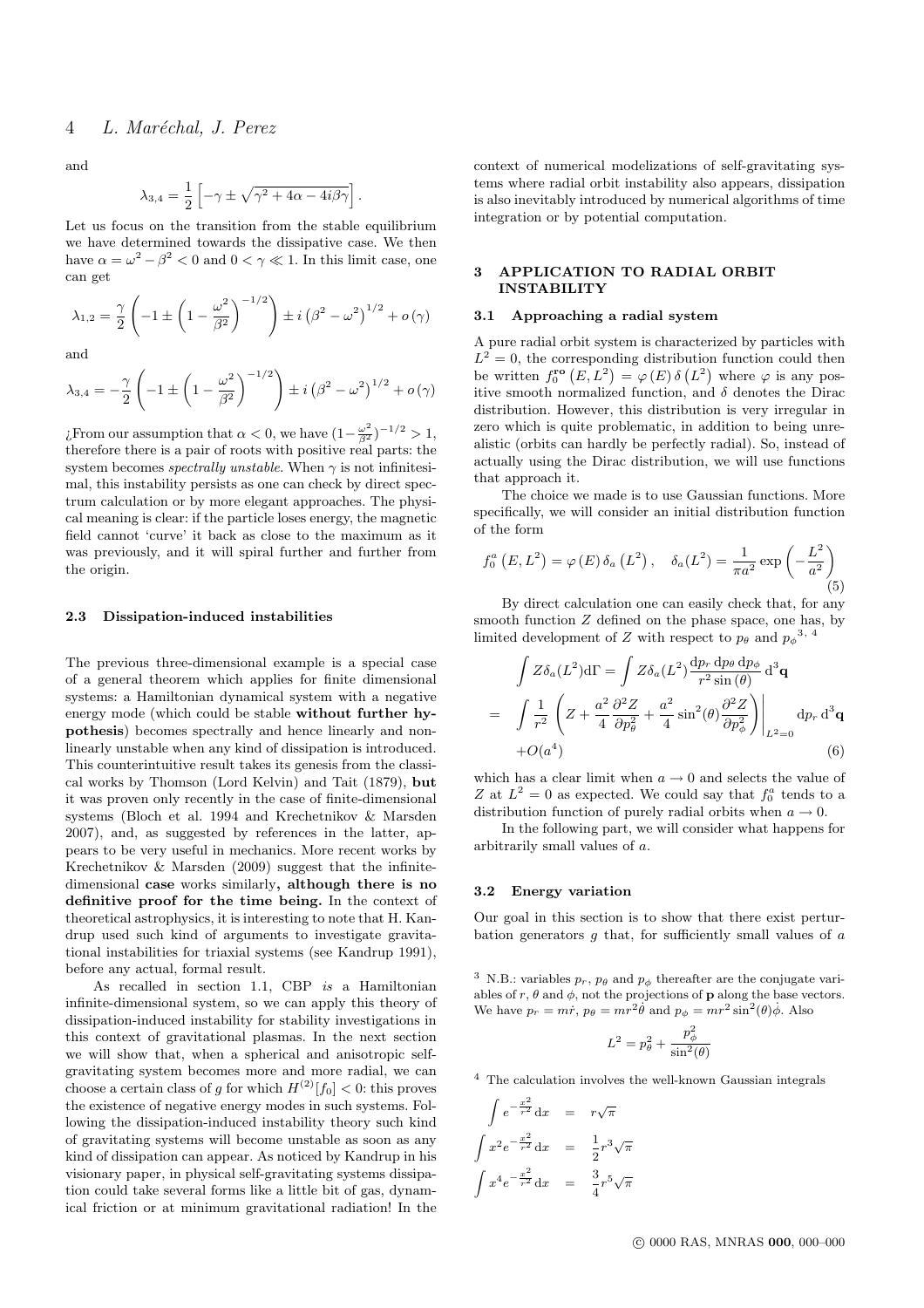(that is, for systems that are close enough to the purely radial case), give a negative energy variation. To do so, we will start with a general  $q$ , calculate the energy variation  $H^{(2)}[f_0^a]$  for our quasi-radial systems, and explain along the way what hypotheses we make about  $q$  to reach this goal.

Usual Poisson bracket properties give, for  $f_0^a(E, L^2)$ 

$$
\{g, f_0^a\} = \partial_E f_0^a \{g, E\} + \partial_{L^2} f_0^a \{g, L^2\}
$$

where  $\partial_E f_0^a := \frac{\partial f_0^a}{\partial E}$  and  $\partial_{L^2} f_0^a := \frac{\partial f_0^a}{\partial L^2}$ , hence the second order energy variation (2) splits into

$$
H^{(2)}[f_0^a] = K_{L^2} + K_E - G \iint \frac{(\delta \rho_{L^2} + \delta \rho_E)(\delta \rho'_{L^2} + \delta \rho'_E)}{|{\bf q} - {\bf q}'|} d^3{\bf q} d^3{\bf q}'
$$
(7)

where

$$
K_{L^2} = -\int \partial_{L^2} f_0^a \{g, E\} \{g, L^2\} d\Gamma
$$
 (8)

$$
K_E \quad := \quad -\int \partial_E f_0^a \{g, E\}^2 d\Gamma \tag{9}
$$

$$
\delta \rho_{L^2} := -m \int \partial_{L^2} f_0^a \{g, L^2\} \mathrm{d}^3 \mathbf{p} \tag{10}
$$

$$
\delta \rho_E \quad := \quad -m \int \partial_E f_0^a \{g, E\} \mathrm{d}^3 \mathbf{p} \tag{11}
$$

For a general perturbation, it is difficult to say more about the sign of  $H^{(2)}$ . However, the system could receive any kind of perturbations. In order to go further, we have to make some assumptions about g. We already know, from section 1.2, that a radial function will not lead to an instability, and from section 2.1, that dependency on  $E$  and  $L^2$  plays no part. To find a g function that works, we thus have to consider a non-radial perturbation. We can consider a perturbation that is axisymmetric around the z axis:

$$
g(\Gamma) = g(E, L^2, \theta, p_\theta) \tag{12}
$$

With this hypothesis:

$$
\{g, L^2\} = 2p_\theta \frac{\partial g}{\partial \theta} + 2p_\phi^2 \frac{\cos(\theta)}{\sin^3(\theta)} \frac{\partial g}{\partial p_\theta}
$$
(13)

$$
\{g, E\} = \frac{1}{2mr^2} \{g, L^2\} \tag{14}
$$

With  $f_0^a = \varphi(E) \delta_a(L^2)$ , we get

$$
\partial_E f_0^a = \varphi'(E) \delta_a(L^2) \tag{15}
$$

$$
\partial_{L^2} f_0^a = -\frac{1}{a^2} \varphi(E) \delta_a(L^2) \tag{16}
$$

With the previous results, and using (6), we can calculate explicitly the four terms  $K_{L^2}$ ,  $K_E$ ,  $\delta \rho_{L^2}$  and  $\delta \rho_E$  in a power series of a for  $a \rightarrow 0$ . If we consider only the first term in a, which corresponds to the term of lower power in  $p_{\theta}$  and  $p_{\phi}$ , a long but straightforward calculation eventually leads to the following results:

$$
K_{L^2} = \frac{1}{m} \int \frac{1}{r^4} \varphi(E) \left( \frac{\partial g}{\partial \theta} \right)^2 \Big|_{L^2=0} dp_r d^3 \mathbf{q}
$$
 (17)

$$
K_E = -\frac{a^2}{m^2} \int \frac{1}{2r^6} \varphi'(E) \left(\frac{\partial g}{\partial \theta}\right)^2 \Big|_{L^2=0} \mathrm{d}p_r \, \mathrm{d}^3 \mathbf{q} \tag{18}
$$

$$
\delta \rho_{L^2} = \frac{m}{r^2} \int \varphi(E) \left( \frac{\partial^2 g}{\partial \theta \partial p_\theta} + \frac{\cos(\theta)}{\sin(\theta)} \frac{\partial g}{\partial p_\theta} \right) \Big|_{L^2=0} dp_r \quad (19)
$$

$$
\delta \rho_E = -\frac{ma^2}{2r^4} \int \varphi'(E) \left( \frac{\partial^2 g}{\partial \theta \partial p_\theta} + \frac{\cos(\theta)}{\sin(\theta)} \frac{\partial g}{\partial p_\theta} \right) \Big|_{L^2=0} dp_r \tag{20}
$$

c 0000 RAS, MNRAS 000, 000–000

As one can see  $K_E$  and  $\delta \rho_E$  are of order  $a^2$  for  $a \to 0$ , whereas  $K_{L^2}$  and  $\delta \rho_{L^2}$  do not depend on a in the same regime. Therefore, for near radial orbit systems one can neglect  $K_E$  in front of  $K_{L^2}$  and  $\delta \rho_E$  in front of  $\delta \rho_{L^2}$ .

The second-order energy variation of perturbed near radial orbit systems is then

$$
H^{(2)}[f_0^a] = \frac{1}{m} \int \frac{\varphi(E)}{r^4} \left(\frac{\partial g}{\partial \theta}\right)^2 \Big|_{L^2=0} dp_r d^3 \mathbf{q}
$$

$$
- G \int \int \frac{\delta \rho_{L^2} \delta \rho_{L^2}'}{|\mathbf{q} - \mathbf{q}'|} d\mathbf{q} d\mathbf{q}'
$$
(21)

The first term is clearly positive as an integral of a positive function, while the second is clearly negative owing to the negativeness of the Laplacian operator: introducing

$$
\mu(\mathbf{q}) := -\int \frac{\delta \rho'_{L^2}}{|\mathbf{q} - \mathbf{q}'|} d^3 \mathbf{q}' \tag{22}
$$

one has  $\Delta \mu = 4\pi \delta \rho_{L^2}$ , hence

$$
-\int\!\!\int \frac{\delta \rho_{L2} \delta \rho'_{L2}}{|{\bf q}-{\bf q}'|} d^3{\bf q} d^3{\bf q}' = \frac{1}{4\pi} \int \mu \Delta \mu d{\bf q}
$$

$$
= -\frac{1}{4\pi} \int (\nabla \mu)^2 d^3{\bf q} < 0
$$

The sign of  $H^{(2)}$  is thus unclear, unless we make another assumption about  $g$ . To be able to say more, we can consider a generating function verifying

$$
\forall E, \theta : \left. \frac{\partial g}{\partial \theta} \right|_{L^2=0} = 0 \quad \text{while} \quad \left. \frac{\partial g}{\partial p_{\theta}} \right|_{L^2=0} \neq 0 \quad (23)
$$

For such perturbations one can easily check that  $K_{L^2}$  = 0 and  $\delta \rho_{L^2} \neq 0$ , therefore

$$
H^{(2)}[f_0^a] = -G \int \int \frac{\delta \rho_{L^2} \delta \rho'_{L^2}}{|\mathbf{q} - \mathbf{q}'|} d^3 \mathbf{q} d^3 \mathbf{q}' < 0 \qquad (24)
$$

To summarize, in this section, we have obtained:

**Result 1.** Let  $f_0^a$  be a distribution function of nearly-radial orbits, such that

$$
f_0^a = \varphi(E) \frac{1}{\pi a^2} \exp\left(-\frac{L^2}{a^2}\right).
$$

Let q be a generator of a perturbation, of the form  $q(\Gamma)$  =  $g(E, L^2, \theta, p_\theta)$ , with  $\frac{\partial g}{\partial \theta}\Big|_{L^2=0} = 0$  while  $\frac{\partial g}{\partial p_\theta}\Big|_{L^2=0} \neq 0$ .

Then for sufficiently small values of  $\alpha$ , the energy variation  $H^{(2)}[f_0^a]$  caused by g is negative.

#### 3.3 Density variation

It is interesting to analyse the density variation associated to the generator described in the previous section. The symplectic formulation of the problem allows us to write the perturbation of the distribution function in terms of the generating function  $q$ : this is equation (1). *i* From this relation one can obtain the density

$$
\rho(\mathbf{q}) = \rho_0 + \rho^{(1)} = \int mf d\mathbf{p}
$$
  
= 
$$
\int mf_0^a d^3 \mathbf{p} - \int m\{g, f_0^a\} d^3 \mathbf{p}
$$
  
= 
$$
\int mf_0^a d^3 \mathbf{p} + \delta \rho_E + \delta \rho_{L^2}
$$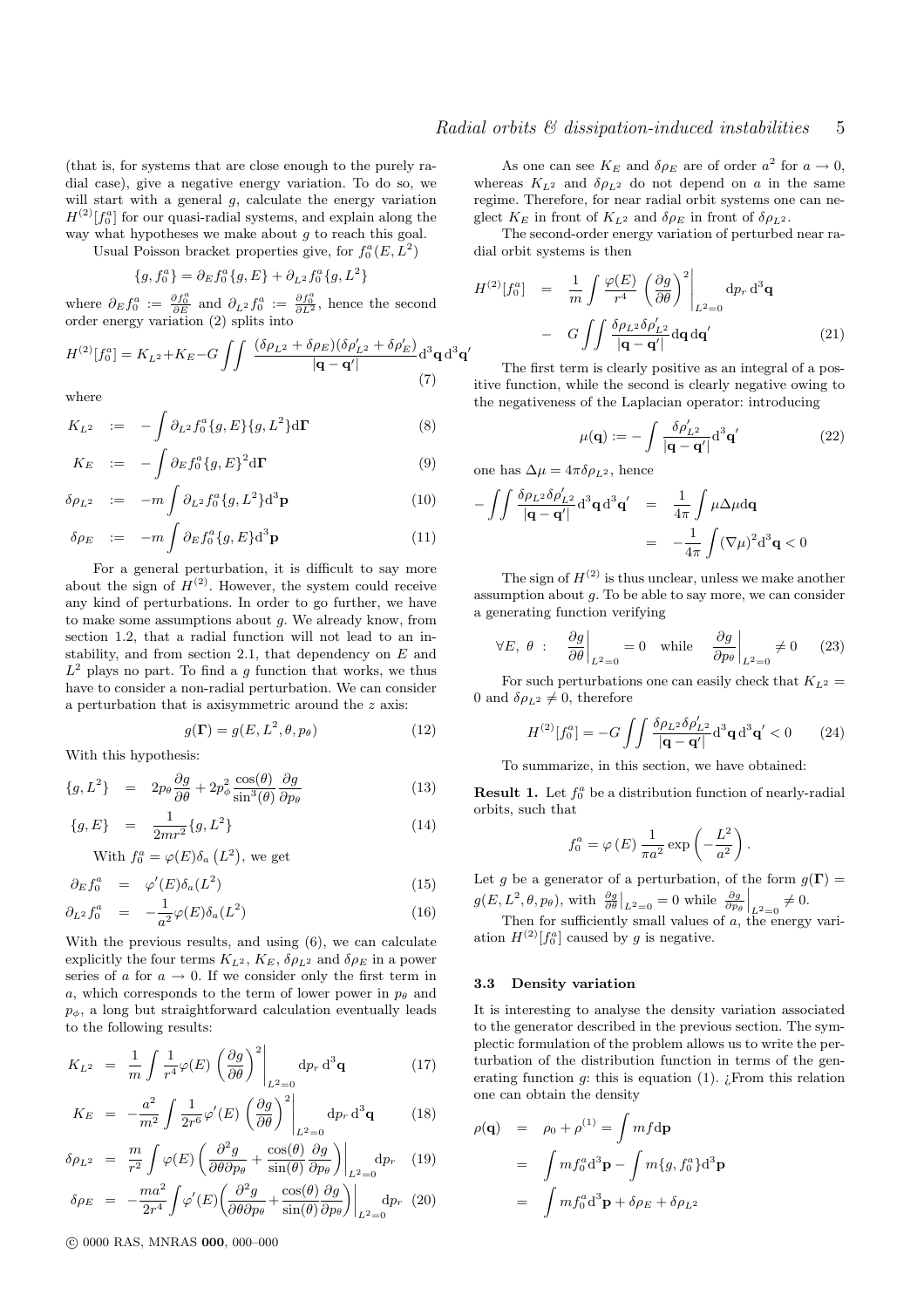# 6 L. Maréchal, J. Perez

For sufficiently small values of a,  $\delta \rho_E$  is negligible in front of  $\delta \rho_{L^2}$ , as we have seen in (20), hence  $\delta^{(1)} \rho = \delta \rho_{L^2}$ . Using (19), it can be checked that the first-order variation of total mass  $\delta^{(1)}$ m associated to the perturbation is vanishing.

$$
\delta^{(1)}m = \int \delta^{(1)}\rho \mathrm{d}^3\mathbf{q} = m \int \delta \rho_{L^2} r^2 \sin(\theta) \mathrm{d}r \, \mathrm{d}\theta \, \mathrm{d}\phi
$$
\n
$$
= m \int \varphi(E) \left( \sin(\theta) \frac{\partial^2 g}{\partial \theta \partial p_\theta} + \cos(\theta) \frac{\partial g}{\partial p_\theta} \right) \Big|_{L^2=0} \mathrm{d}p_r \, \mathrm{d}r \, \mathrm{d}\theta \, \mathrm{d}\phi \, \mathbf{q}
$$
\n
$$
= m \int \varphi(E) \left( \int_0^\pi \frac{\partial}{\partial \theta} \left( \sin(\theta) \frac{\partial g}{\partial p_\theta} \right) \mathrm{d}\theta \right) \mathrm{d}p_r \, \mathrm{d}r \, \mathrm{d}\phi
$$
\nIn this 1  
\n
$$
= 0
$$

Without more hypotheses than (23) on the perturbation generating function  $g$ , and for sufficiently small values of a, the first order induced variations of density are

$$
\delta^{(1)}\rho = \delta\rho_{L^2} = \frac{m}{r^2} \int \varphi(E) \left( \frac{\partial^2 g}{\partial \theta \partial p_{\theta}} + \frac{\cos(\theta)}{\sin(\theta)} \frac{\partial g}{\partial p_{\theta}} \right) \Big|_{L^2=0} dp_r
$$

In order to obtain some physical characteristics of the instability, we have to make yet another assumption about g. To find a function that verifies condition (23), given the form of  $g$  given in (12), we can suppose for example that  $g$ is separated in the  $\theta$  variable, i.e. one can find two functions A and B such that

$$
g(E, L^2, \theta, p_\theta) = B(E, L^2, p_\theta)A(\theta) \tag{25}
$$

Under this assumption, criterion (23) becomes

$$
\forall E, \theta : A'(\theta)B(E, 0, 0) = 0 \quad \text{while} \quad A(\theta) \frac{\partial B}{\partial p_{\theta}}(E, 0, 0) \neq 0
$$
\n(26)

It is very easy to find a  $B$  that verifies this condition. A direct calculation then gives

$$
\delta^{(1)}\rho=m\frac{D\left(\theta\right)}{r^{2}}\int\varphi(E)|_{L^{2}=0}\frac{\partial B}{\partial p_{\theta}}(E,0,0)\mathrm{d}p_{r}
$$

where

$$
D(\theta) = A'(\theta) + \frac{\cos(\theta)}{\sin(\theta)}A(\theta)
$$

If  $D(\theta)$  is not constant, which corresponds to a wide class of  $A^5$ , then  $\delta^{(1)}\rho$  does depend on  $\theta$  and the spherical symmetry of the equilibrium state is broken. <sup>6</sup>

We have reached our goal: we have found a class of perturbations g which leads to a negative energy variation, and which creates a density variation that is not spherically symmetric. As per section 2, this means that with the help of dissipation, the system is unstable against this perturbation: hence a favoured direction will appear in the system, which was initially spherical.

Result 2. Consider a self-gravitating system, described by the CBP system and represented by a distribution function

<sup>5</sup> The equation  $D(\theta) \neq k$  can be easily solved and gives

$$
A(\theta) \neq \frac{\lambda - k \cos(\theta)}{\sin(\theta)}
$$

where  $k$  and  $\lambda$  are  $\theta\text{-free constants.}$ 

 $^6\,$  The fact that the resulting perturbation depends only on  $\theta,\,r$ and  $E$ , and thus is axisymmetric around the  $z$  axis, is of course a consequence of our choice of the form (12) for the generating function.

 $f_0(E, L^2)$ , that is spherically symmetric and with nearly radial orbits. Assume this system can dissipate energy.

Then there exists perturbations, generated by a function  $q$ , against which the system is unstable, and that cause it to lose its spherical symmetry.

## **NCLUSION**

paper we have shown two important points: selfing dynamical systems described by the Collisionless Boltzmann–Poisson equations are candidates for Dissipation-Induced Instability when they are more and more radially anisotropic; and this mechanism generically introduces a favoured direction in the spatial part of the system's phase space. In comparison with previous tedious normal modes techniques used in this context, the detail of the first point gives a simple proof of radial orbit instability based on energetics arguments. Dissipation, which is needed in our proof, is also implicitly required in the classical intuitive understanding of this instability presented in Palmer (1994) (section 7.3.1). It is a fact that in a pure radial system - which is the most unstable orbits, which are frozen in a fixed direction, cannot precess or librate as it is required for the trapping resonance invoked by Palmer. Hence, if two radial orbits actually attain a lower energy state by approaching each other, this mechanism actually needs a way to dissipate excessive energy. Finally, a point about time-scales should be stressed: it is well known that radial orbit instability is effective on a few crossing times, therefore if dissipation appears to be the cornerstone of radial orbit instability, it is clear that it could not act alone. Non-linear and non-local aspects of the gravitational potential clearly amplifies and completes the dissipation-triggered work.

## **REFERENCES**

Antonov V.A., 1961, Soviet Astron., 4, 859

- Antonov V.A., 1973, in "Dynamics of Galaxies and Star Clusters", 139 , translated in de Zeeuw (1987)
- Barnes E. I., Lanzel P. A., Williams L. L. R., 2009, ApJ, 704, 372
- Bartolomew P., 1971, MNRAS, 1571, 333
- Binney J., Tremaine S., 1987, Galactic Dynamics, Princeton University Press
- Bloch A. M., Krishnaprasad P. S., Marsden J. E., Ratiu T. S., 1994, Annales Inst. H. Poincaré (C) Analyse non linéaire, 11, 37
- de Zeeuw P.T., editor, 1986, Structure and dynamics of elliptical galaxies; Proceedings of the IAU Symposium, Institute for Advanced Study, Princeton, NJ, May 27- 31, volume 127 of IAU Symposium.
- Fridmann A.M., Polyachenko V.L., 1984, Physics of gravitating systems, New York Springer
- Hénon M., 1973, A&A, 24, 229
- Huss A., Jain B., Steinmetz M., 1999 ApJ, 517, 64
- Kandrup H.E., Sygnet J.-F., 1985, ApJ, 298, 25
- Kandrup H.E., 1990, ApJ, 351, 104
- Kandrup H.E., 1991, ApJ, 380, 511